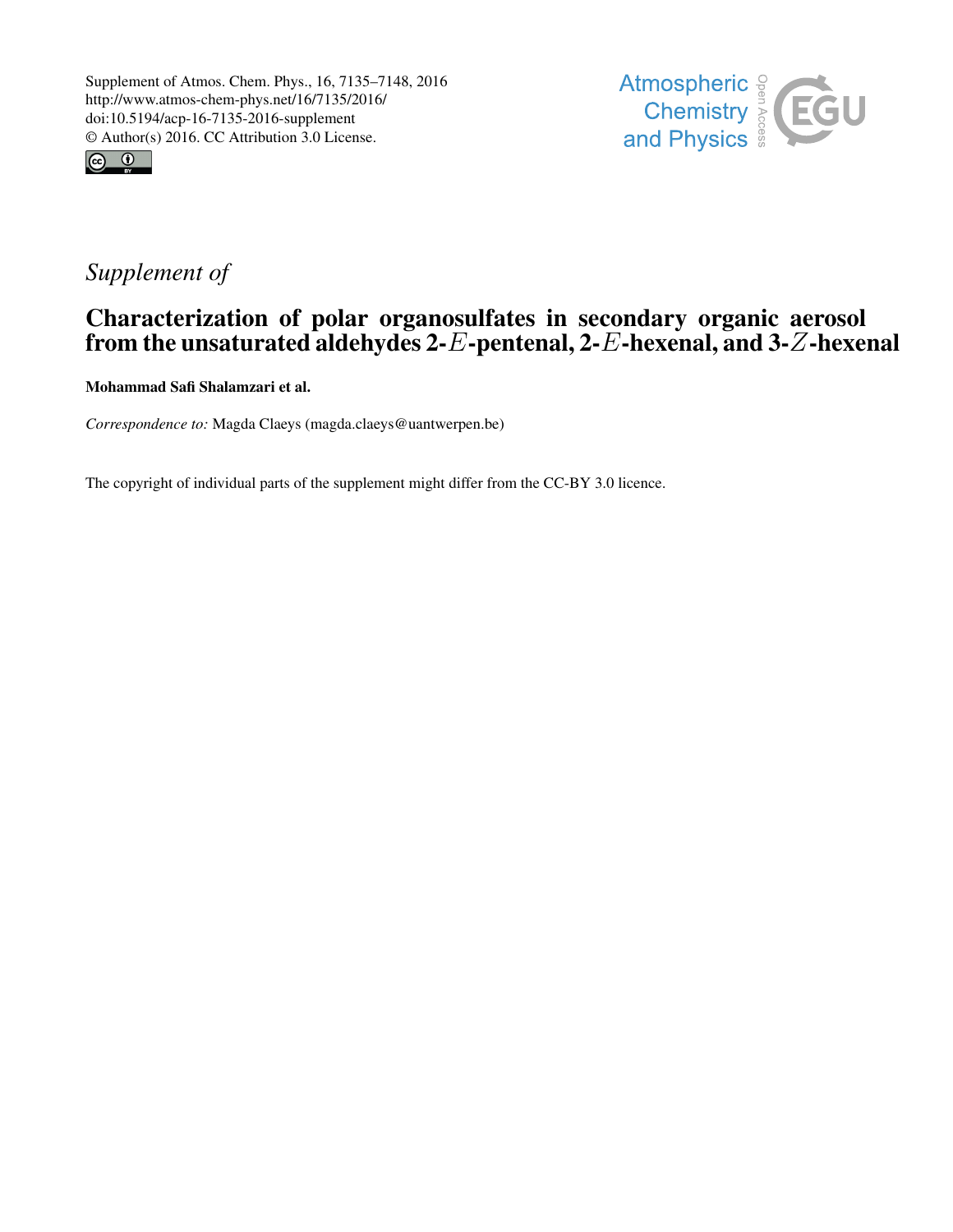

**Scheme S1.** Formation mechanism for 3-sulfoxy-2-hydroxypentanoic acid through reaction of 2-*E*-pentenoic acid with the sulfate radical anion in aqueous solution.



**Figure S1.** Selected LC/MS extracted ion chromatographic data (*m/z* 229) for the selected filters containing 3-*Z*-hexenal and 2-*E*-hexenal SOA, as well as a  $MS<sup>2</sup>$  product ion spectrum for the peak eluting at 2.5 min and 2.4 min, respectively.



aerosol (Fig. 2a).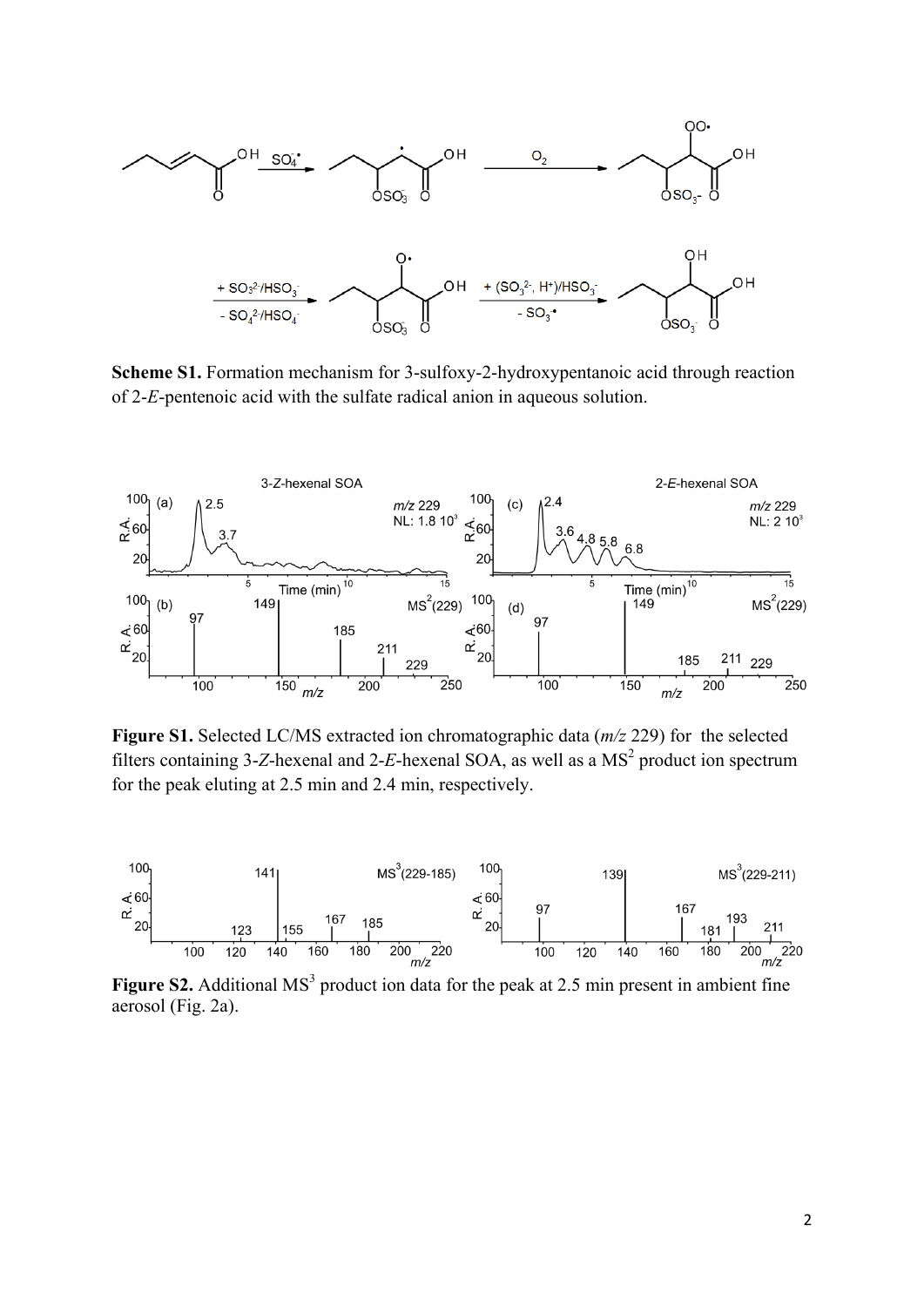

Figure S3. Selected MS data (MS<sup>2</sup> or MS<sup>3</sup> product ion spectra) for the peak eluting at 2.2 min in ambient aerosol (Fig. 2a).



**Figure S4.** Selected LC/MS chromatographic data  $(m/z 213 \text{ EICs})$  and MS data  $(MS<sup>2</sup>, MS<sup>3</sup>)$ and  $MS<sup>4</sup>$  product ion spectra) for  $3-Z$ -hexenal **(a-f)** and  $2-E$ -hexenal  $SOA$  **(g-n)**. Abbreviation: NL, normalization level.